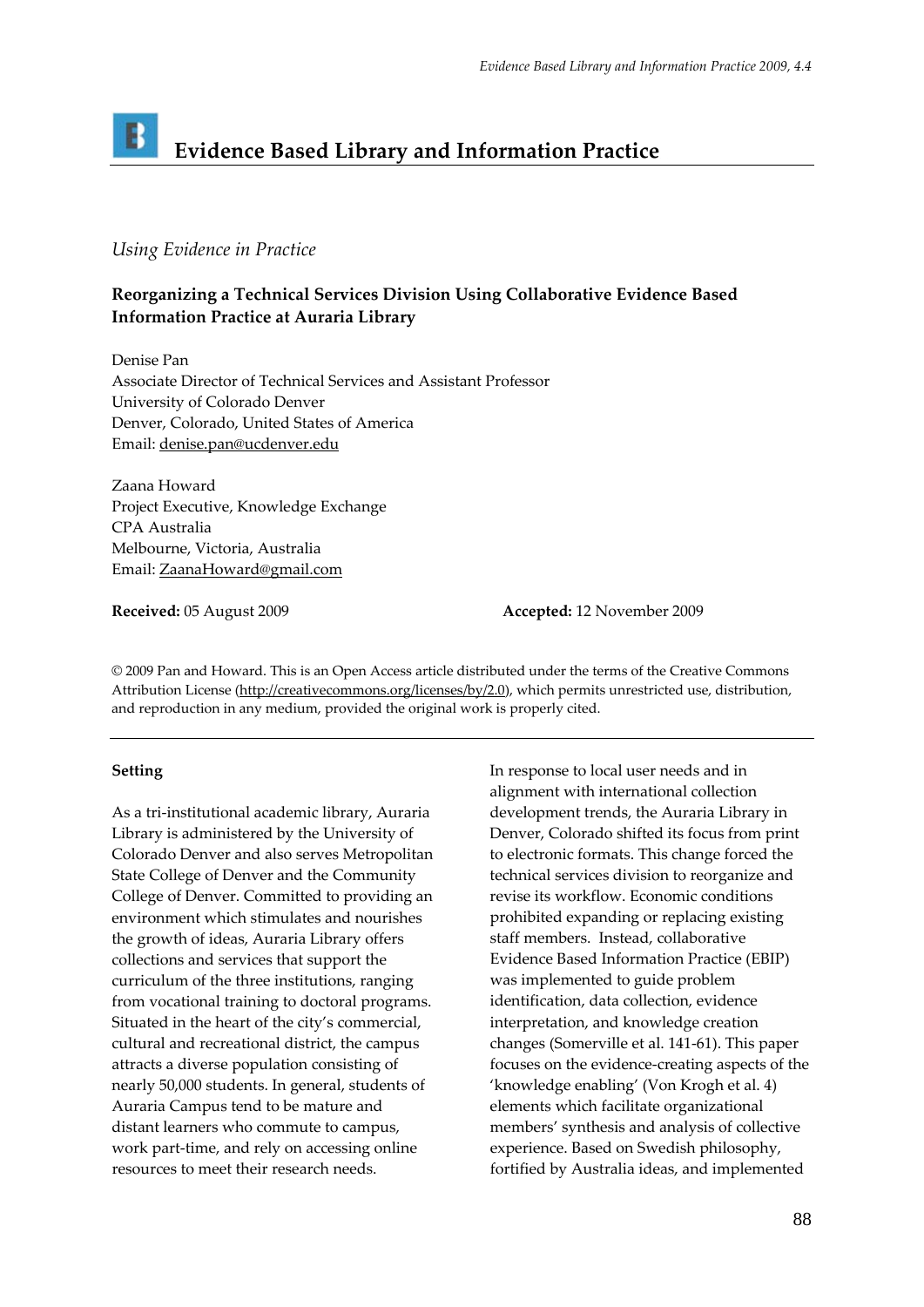in North America (Somerville, Mirijamdotter, and Howard 119‐26), the collaborative EBIP approach invites and enables employees to identify problems and create solutions. The authors offer a practical and replicable model for other organizations to repurpose, reorganize, and retrain their human resources (Callahan and Howard 85‐90).

#### **Problem**

In the increasingly complex area of electronic resources management, there is a great deal of confusion amongst players ‐ library administrators, librarians, publishers, content providers, and subscription agents to name a few. This turmoil is evidence by the proliferation of various National Information Standards Organization (NISO) initiatives, including SUSHI, ONIX, COUNTER (Pesch 483), CORE (Aipperspach et al.), SERU (Tenopir 26), KBART (McCracken and Arthur 231). Each standard represents a new function or responsibility within technical services, not previously present in the print world. As a result, libraries globally are struggling to manage workflow issues. The literature is well documented with this fact, but identified solutions primarily involve purchasing Electronic Resource Management Systems (ERMS) (Harvell 127‐31; Meyer 19; Sadeh and Ellingsen 208‐13; Pan).

In order to respond to new electronic resources management demands for acquiring, accessing and discovering, libraries must develop viable workflow efficiencies where highly complex and dispersed processes and procedures are clearly defined. This represents a marked change from traditional print‐oriented technical services departments, where processes and personnel could be isolated from each other. In this environment, colleagues communicate by manoeuvring carts of physical materials from one department to another and thereby initiating the next processing activity primarily through visual cue.

In the new information world, however, electronic resource management

responsibilities are distributed among several individuals in a variety of roles ranging from collection development, acquisitions, cataloguing, and library management systems administration. When acquisitions order a new e‐journal, cataloguing personnel are unaware unless that information is communicated. Given the large volumes of transactions ‐ as of April 2009, Auraria Library subscribes to over 31,000 e‐journals via 277 databases ‐ dependence on face‐to‐face conversations or email communications is no longer sustainable.

The literature on reorganization of technical services reveals case studies but no formal quantitative or qualitative research. The library purchased an ERMS, as the literature suggested, however workflow issues were not resolved. Consequently, the library turned to established experts in workflow analysis, R2 Consulting, who advised the organization to "recognize e‐resources as the library's mainstream" and "expand e‐resources staff in both number and level" (Lugg and Barnes 22). Given that the library was unable to budget for new positions, the Library had to repurpose, retool, and reorganize existing staff members in order to satisfy R2's recommendations.

#### **Evidence**

As previously mentioned, the electronic resources management literature did not provide advice or solutions sufficient to address the question of workflow issues. Evidence was gathered through the collective experience and knowledge of the organizational members, which was synthesized and analyzed within the context of local environment requirements. However, the technical services division was not capable of developing solutions until their workplace practices transitioned from isolation to collaboration. Wisdom and understanding was enabled through fostering a culture of conversation, learning, and contribution based upon collaborative EBIP. Shared leadership, appreciative inquiry, and knowledge creation provide the theoretical framework for Auraria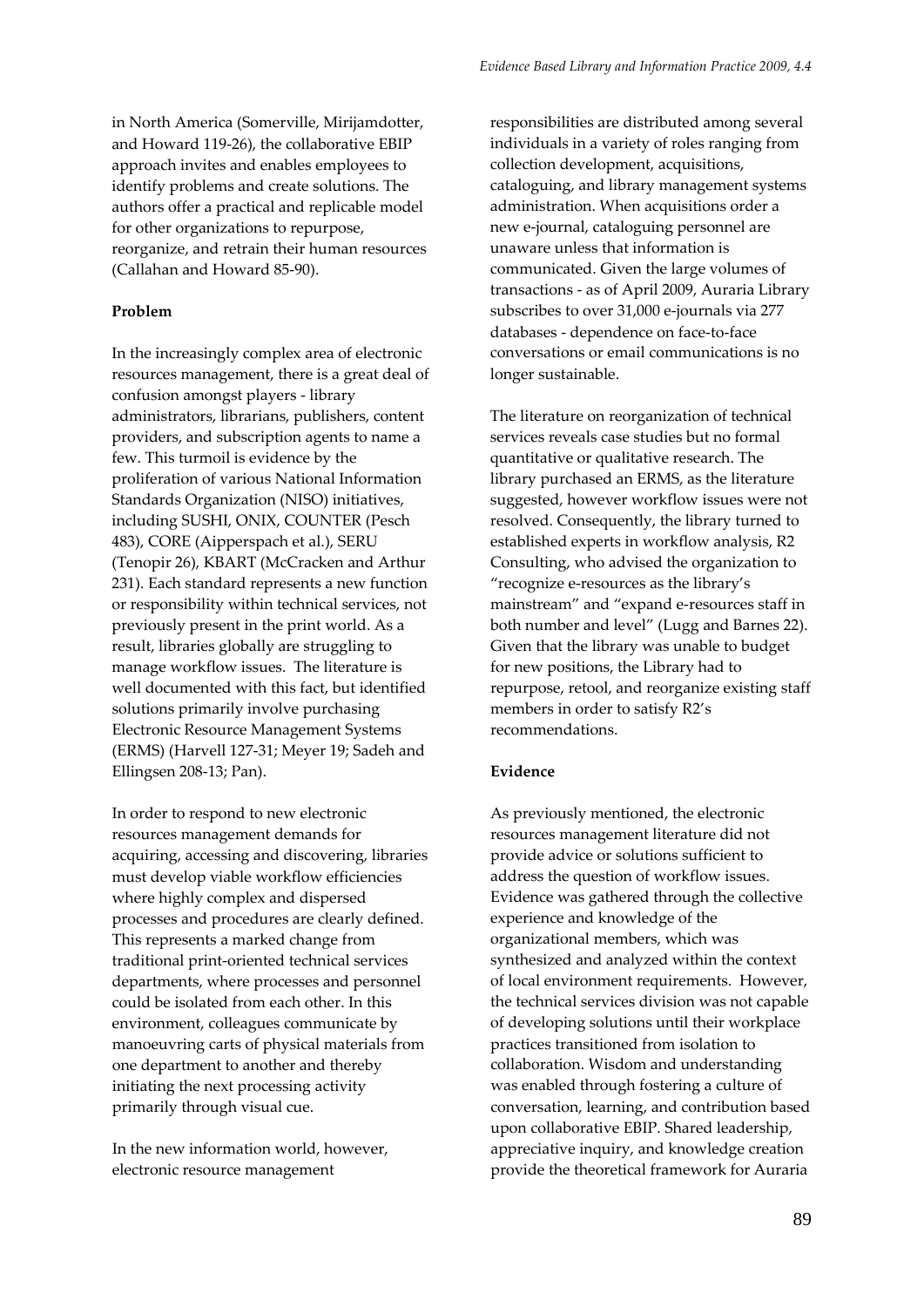Library to reconcile challenges within the technical services division.

The shared leadership approach (Deiss and Sullivan 6) moved decision making beyond organizational hierarchies to distribute influence and authority throughout the workplace, in recognition that organizational success relies upon individuals, teams, departments, and divisions working collaboratively, cross‐functionally and across hierarchies. Conversations about the 'best of what is' currently and 'what could be' in the future (Sullivan 220; Whitney et al. 34) provided a foundation for organizational revitalization.

Over time and with practice, the electronic resources team was transformed into an intentional learning environment. These 'communities of practice' (Wenger 2; Nonaka et al.) are an integral part of the fabric of life, identifiable everywhere – at home, school, work, and play, whereby membership is self‐ defined by aligning with community mission, actions and results. Developing communities are essential for maintaining shared understandings for knowledge exchange and interpretation, possessing institutional memory, encouraging forward thinking, and developing group identity. In a workplace, this is ideally translated into a shared space for creating knowledge and developing collegial relationships where the collective may produce a "transcendental perspective…which integrates information into knowledge, within a context that harbors meaning" (Somerville, Mirijamdotter and Collins 4).

Through implementing these concepts in a workplace learning environment, the organization and its employees can grow together by developing knowledge through meaningful encounters that activate prior understanding within individuals and among groups (Howard and Somerville 4). Solving immediate problems is only the starting point. By defining and resolving challenges, ideas are generated from existing information, and can further formulate new knowledge;

employees 'learn‐by‐doing' with one another. In other words, "In organizational knowledge creation, one plus one could be more than two. It can be also zero, if interactions among individuals work negatively" (Nonaka 3). These various theories conceptualize an organization as a purposeful social interaction system in which collective capabilities develop through workplace socialization processes (Howard and Somerville 4).

Due to the longevity of service that many staff members had invested at Auraria Library, personnel were largely conditioned to work in hierarchical structure and discouraged from innovation or initiative without prior permission. They were victims of entrenched hierarchies, institutional memory, and long standing processes that had not evolved at the same pace as industry. Applying shared leadership, appreciative inquiry and knowledge creation theories produced a new workplace culture for technical services librarians and paraprofessionals. They were empowered with a voice, recognized for their service and wealth of experience, and encouraged to create their own evidence.

Through this process of discovery, personnel were able to reframe their histories and renegotiate their roles. Conversations emerged throughout the appreciative inquiry which enabled experiences to be collected, shared, discussed and new knowledge created for the application of new thinking to the local environment. This reinforced the wisdom of the notion that "one plus one, could be more than two" (Nonaka 3). The emergent workplace model provides evidence that employees can cooperatively generate a positive and productive workplace environment, when enabled to work autonomously and appreciate the contribution of their colleagues. In turn, the technical services division continues to develop their own solutions within an ever‐changing digital landscape.

# **Implementation**

To begin the transformation within the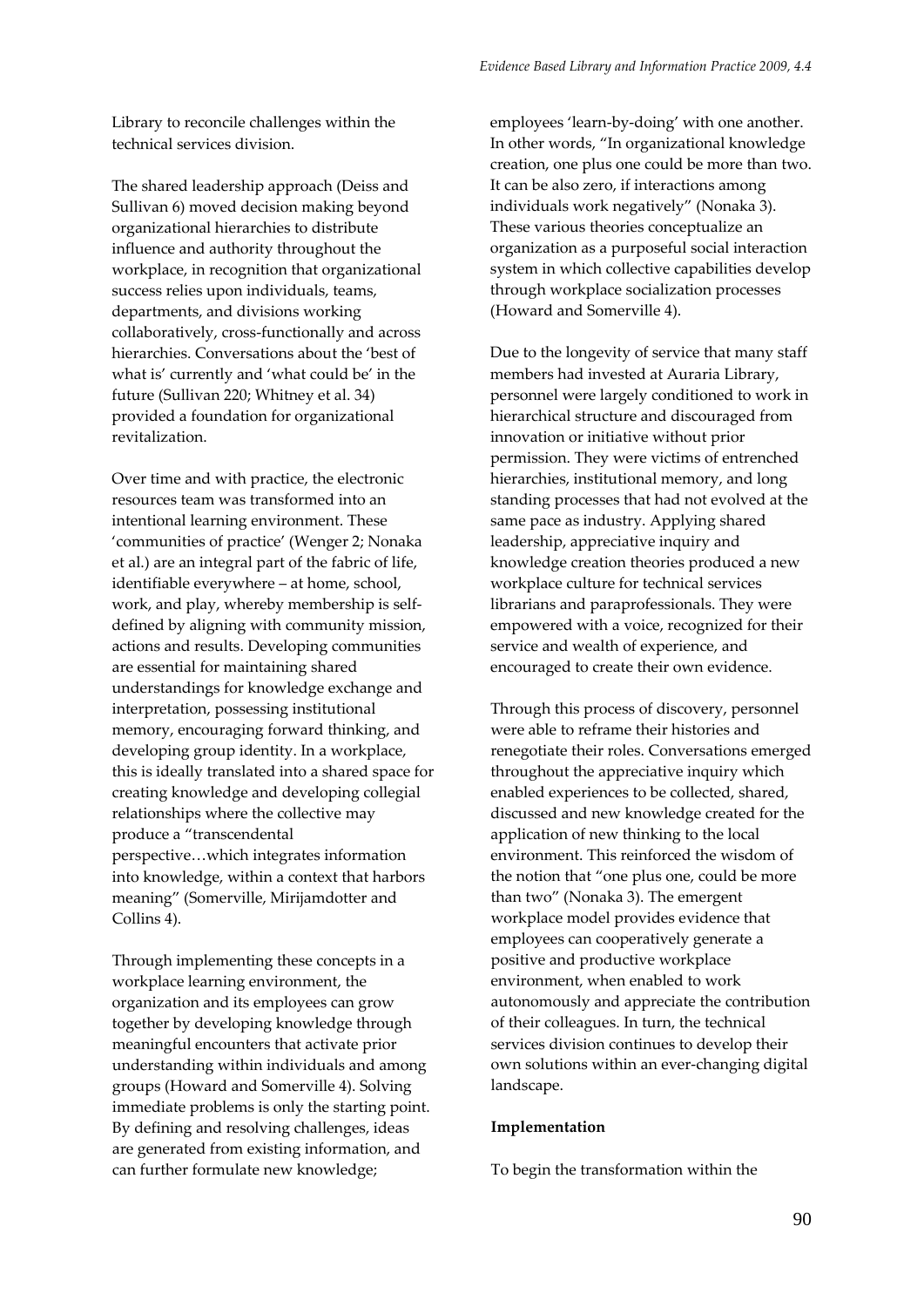Auraria Library technical services department, new collaboration processes were established by reorganizing and redefining workflows. Restructuring was necessary because of the need to alter established processes due to new technologies and formats, and limited budget for materials and staff. Team members were encouraged to work cross-functionally, establish backup training, and increase communication within the department and the library. Appreciative inquiry sessions were conducted individually with each team member to establish a framework for shared understanding (Sullivan 225) through the introduction of the Learning Resource Life Cycle (see Fig. 1).

Focusing on this cycle enabled the development of a strategic dialogue about team member technical services roles and responsibilities, rather than concentrating on operational matters such as reporting structures and organizational charts. After being appreciatively 'heard and understood,' staff members willingly participated in conversations about their capabilities and aspirations.

In redesigning the work flow processes in technical services, four factors were considered for redefining roles: library needs, department needs, personal interests, and individual capabilities. Concurrently, similar



Fig. 1. Learning Resource Life Cycle.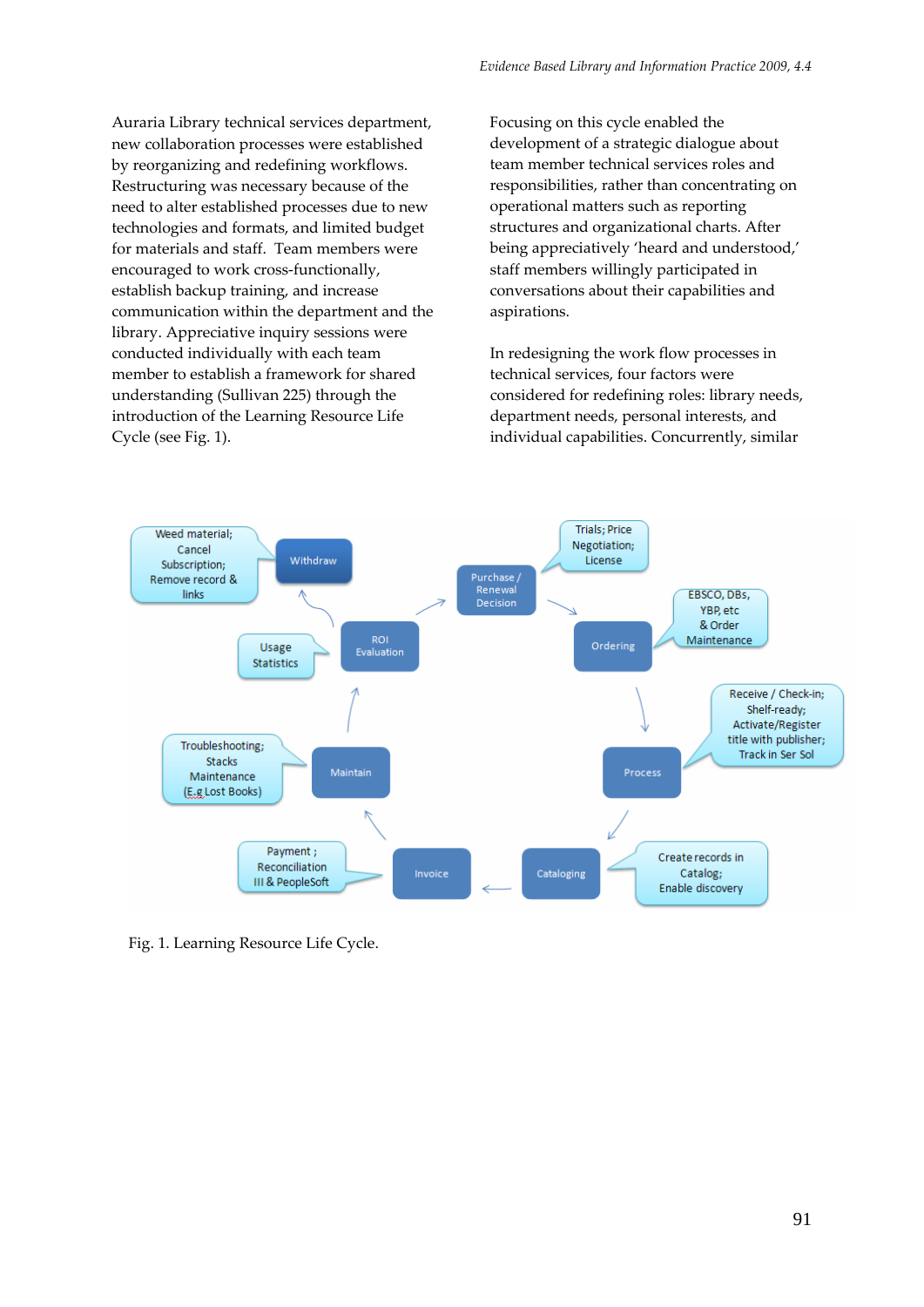reorganization processes were occurring across Auraria Library. As a result of this comprehensive appreciative inquiry process, three library personnel transferred to the technical services department and two individuals reassigned to other departments. Library staff members were reorganized to stimulate collaboration and thereby establish communities of practice and create knowledge, in order to realize the benefit of organizational learning beyond individual pursuits.

# **Outcome**

Once staff members' assignments were finalized, the department focused on implementing the library's strategic plan. Technical services staff members explicitly linked the departmental annual plan and personal performance plans to strategic plan initiatives which underscored the importance of cross functional electronic resource management. By doing so, they ensured goals and objectives that would become tangible outcomes of individual and group efforts.

Recognizing and appreciating what each person "brings to the table" celebrates individuals' skills, expertise, knowledge and contribution, regardless of title or rank. Through emphasizing the value of employees' skills, expertise and capabilities, commencing with the appreciative inquiry process, employee professional confidence was developed. Reinforced through a collaborative EBIP framework, this confidence enabled staff members to engage at a higher level within the workplace. This resulted in greater staff member cooperation and communication, with questions being posed and addressed at all team levels for the growth and benefit of the organization. This community development and collaborative process of knowledge creation has resulted in a culture change within the department where problems are actively solved and decisions made through evidence generated collectively.

With electronic resources, it is essential that co‐workers cooperate and communicate. As a result of collaborative EBIP, technical services personnel have a heightened sense of camaraderie, which encourages teamwork, creative synergies, and knowledge creation. Information exchange and shared leadership is proactively expressed at the peer level rather than being reliant on knowledge and permission from supervisors. Amidst dynamically changing circumstances, staff members have gained the capability to ask questions, produce workflows and assign responsibilities. Their efforts provide compelling evidence that harnessing collective experience to produce new knowledge can satisfy contemporary organizational needs for agile responsiveness and perpetual learning.

# **Reflection**

According to EBIP, challenges within librarianship can be met by identifying and applying the best available evidence (Eldredge 291). This paper is firmly grounded in EBIP, but places greater emphasis on two defining characteristics: best available evidence and incorporation of the user perspective (Booth and Brice 54). With collaborative EBIP, "evidence based processes are driven not by librarians but rather by stakeholders who assume responsibility for problem definition, methodological implementation, and data analysis activities. Reliance on student‐framed, student‐conducted, and student‐reported research results serves to shift the locus of decision making control from 'library centric' to 'user centric'" (Somerville et al. 144). In the Auraria Library case study, best evidence is found in organizational management theories and the user perspective present in library staff. Similarly, the decision‐making authority shifts from 'employer centric' to 'employee centric.'

Auraria Library's technical services department created a collaborative EBIP environment by flattening workplace hierarchies, distributing problem solving and encouraging reflective dialogue. Embracing the collective knowledge and experiences of Technical Services staff members enables them to be valued and respected leaders and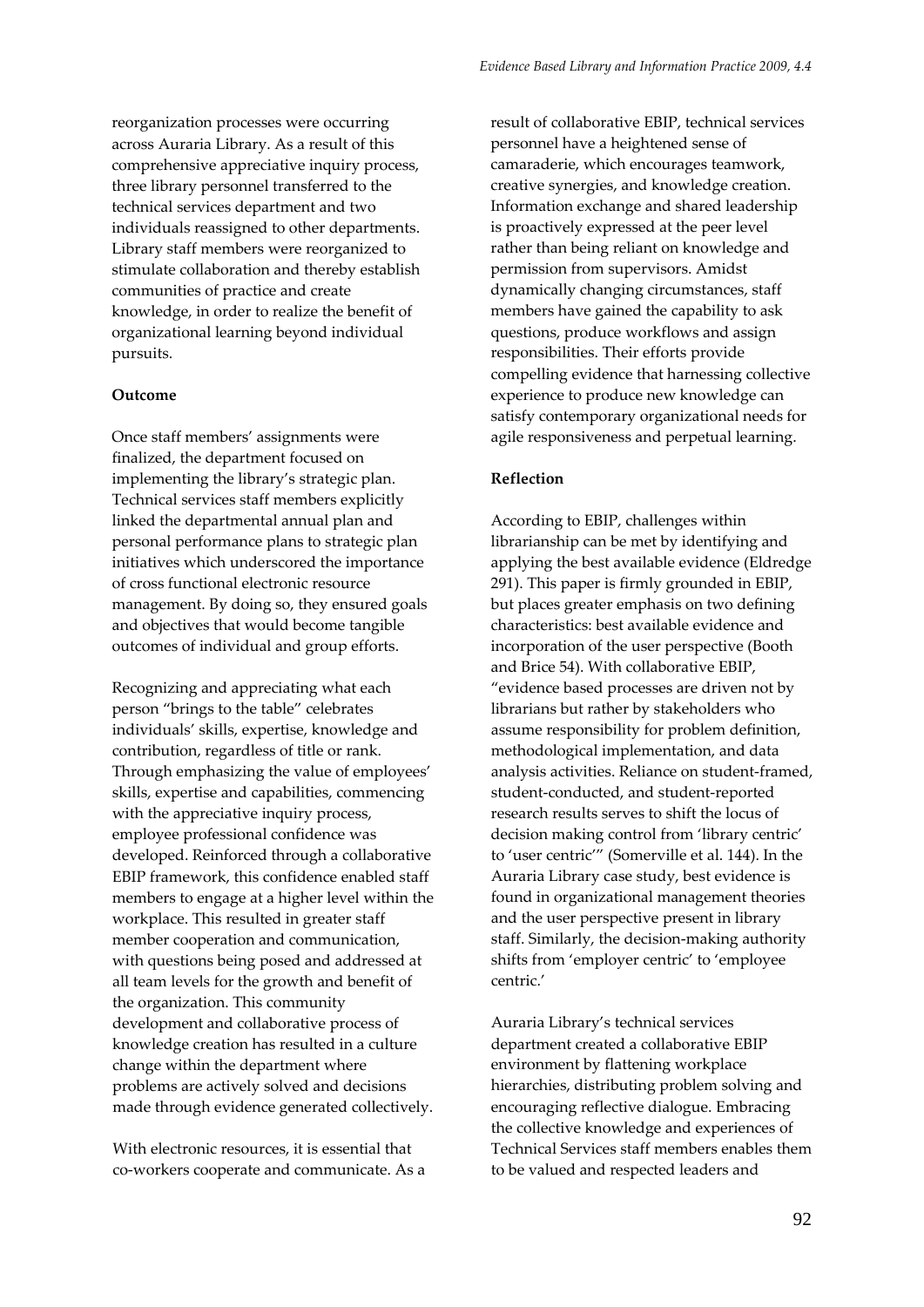followers. In doing so, participants are encouraged and empowered to identify problems and create solutions amidst a dynamically changing electronic resources environment.

In redefining the question for the future, there are several imminent challenges ahead including a significant number of retirements and continuing issues in resource management within a growing digital environment. Through these personnel and resource changes, maintaining the collaborative EBIP framework will be tested to see if the model remains sufficiently robust to evolve despite increasingly harsh demands ‐ including the organization's inability to replace staff during this economic downturn.

Although this case study occurred within a North American academic institution, the principles of flattening workplace hierarchies, distributing problem solving and enabling reflective dialogue can be applied to any library, information, or knowledge organization. The Auraria Library's experiences to date suggest that through embracing the collective knowledge and experiences of staff members and empowering them to be leaders and followers, individually valued and respected, collaborative EBIP can be initiated and maintained.

# **Works Cited**

- Aipperspach, Jeff, Tina Feick, and John McDonald. "Standards in the E‐ Resource World: COUNTER, CORE and I2." Electronic Resources & Libraries Conference. University of California, Los Angeles, CA. 9‐12 Feb. 2009.
- Booth, Andrew, and Anne Brice. Evidence Based Practice for Information Professionals: A Handbook. London: Facet, 2004.

Callahan, Anne, and Zaana Howard. Planning for success: Reprioritising, repurposing and retooling with results. Proceedings of 5th International Lifelong Learning Conference: Reflecting on Successes and Framing Futures. Ed. Deborah Orr et al. Rockhampton, Queensland: Central Queensland UP, 2008. 85–90. Web. 23 Nov. 2009. <http://hdl.cqu.edu.au/10018/14315>.

Deiss, Kathryn J., and Maureen Sullivan. "The Shared Leadership Principle: Creating Leaders Throughout the Organization." Issues and Trends in Diversity, Leadership and Career Development 2 (1998): 2‐6.

- Eldredge, Jonathan D. "Evidence Based Librarianship: An Overview." Bulletin of the Medical Library Association 88.4 (1997): 289‐302.
- Harvell, Tony A. "Electronic Resources Management Systems: The Experience of Beta Testing and Implementation." The Serials Librarian 47.4 (2005): 125‐ 36.
- Howard, Zaana. and Mary M. Somerville. "Building Knowledge Capabilities: An Organisational Learning Approach." 11th Annual Australian Conference on Knowledge Management and Intelligent Decision Support. University of Ballarat, Ballarat, Victoria, Australia. 8‐10 Dec. 2008.
- Lugg, Rick. and Barnes, Matt. Auraria Library: Library Workflows and Organisational Structure: Observations and Recommendations. R2 Consulting, LLC, 2008.
- McCracken, Peter. and Michael A. Arthur. "KBART: Best Practices in Knowledgebase Data Transfer." The Serials Librarian 56.1‐4 (2009): 230‐5.